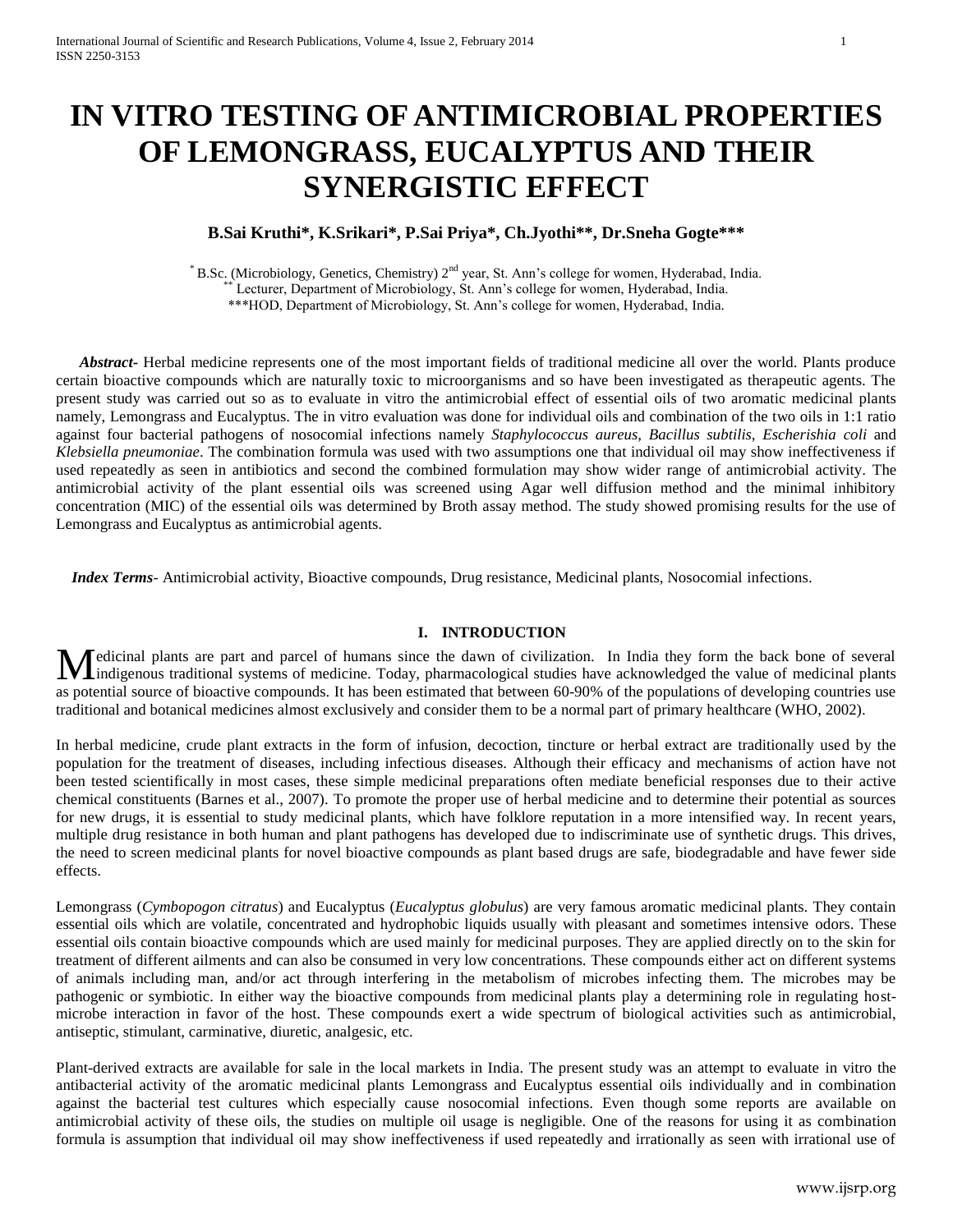International Journal of Scientific and Research Publications, Volume 4, Issue 2, February 2014 2 ISSN 2250-3153

antibiotics. Another reason is the combined formulation may show wider range of antimicrobial activity as well as better inhibition of pathogens. The microbial strains selected include Gram Positive bacteria- *Staphylococcus aureus, Bacillus subtilis* and Gram negative bacteria- *Escherichia coli* and *Klebsiella pneumonia*.

## **II. MATERIALS AND METHODS**

## **II.1. Materials required:**

#### II.1.1. Plant extracts:

 Pure essential oils of Lemongrass and Eucalyptus were obtained from a local outlet in Hyderabad, India, which sells the plant extracts as therapeutic agents.



Figure 1: Essential oils of Lemongrass, Eucalyptus and their mixture

#### II.1.2. Bacterial test cultures:

Pure cultures of the following Microorganisms were used for screening the antimicrobial properties of plant essential oils.

- *a) Staphylococcus aureus*
- *b) Bacillus subtilis*
- *c) Escherichia coli*
- *d) Klebsiella pneumoniae*

The pure cultures of these test bacteria were obtained from National Collection of Industrial Microorganisms (NCIM), NCL, India. The cultures were maintained on Nutrient Agar (HI Media, India) slopes at 4<sup>o</sup>C and sub-cultured before use.

- II.1.3. Culture media:
	- a) Nutrient broth
	- b) Nutrient agar
	- c) Mueller Hinton Agar

#### **II.2. Methods followed:**

II.2.1. Agar well diffusion method for screening the antimicrobial activity of plant essential oils:

 In vitro antibacterial activity was studied against four bacterial strains using Agar well diffusion method. In this method the antimicrobials present in the plant essential oil are allowed to diffuse out into the medium and interact in a plate freshly seeded with the test organisms. The Mueller-Hinton agar plates were seeded with the overnight broth culture of each test organism  $(1.5x10^8/$ CFU/ml). Wells were prepared in seeded agar plates with 6mm diameter and 100 µl of each essential oil (125µg/µl concentration) was introduced in each well. The solvent used for preparing essential oil solution was absolute alcohol or ethanol. Solvent control well was run for every assay. All the inoculated plates were incubated at  $37^{\circ}$ C for 24 hours in the incubator. The antimicrobial spectrum of the extract was determined in terms of diameter of inhibition zones. A zone of inhibition of 12mm (millimeter) or above was considered as sensitive and less than 12mm as resistant. The entire experiment was carried out under strict aseptic conditions. The samples were run in triplicates and each result is a mean of the three values obtained. The concentration for plant essential oils was selected based on MIC values that had previously been evaluated.

II.2.2. Evaluation of the synergistic effect of the two plant essential oils (phytochemicals):

This evaluation was done according to Agar well diffusion method on the four bacterial test cultures. The aliquots of 100µl of bacterial cultures grown in Nutrient broth for 18 hours  $(1.5x10^8/$  CFU/ml) were spread plated on Mueller-Hinton agar medium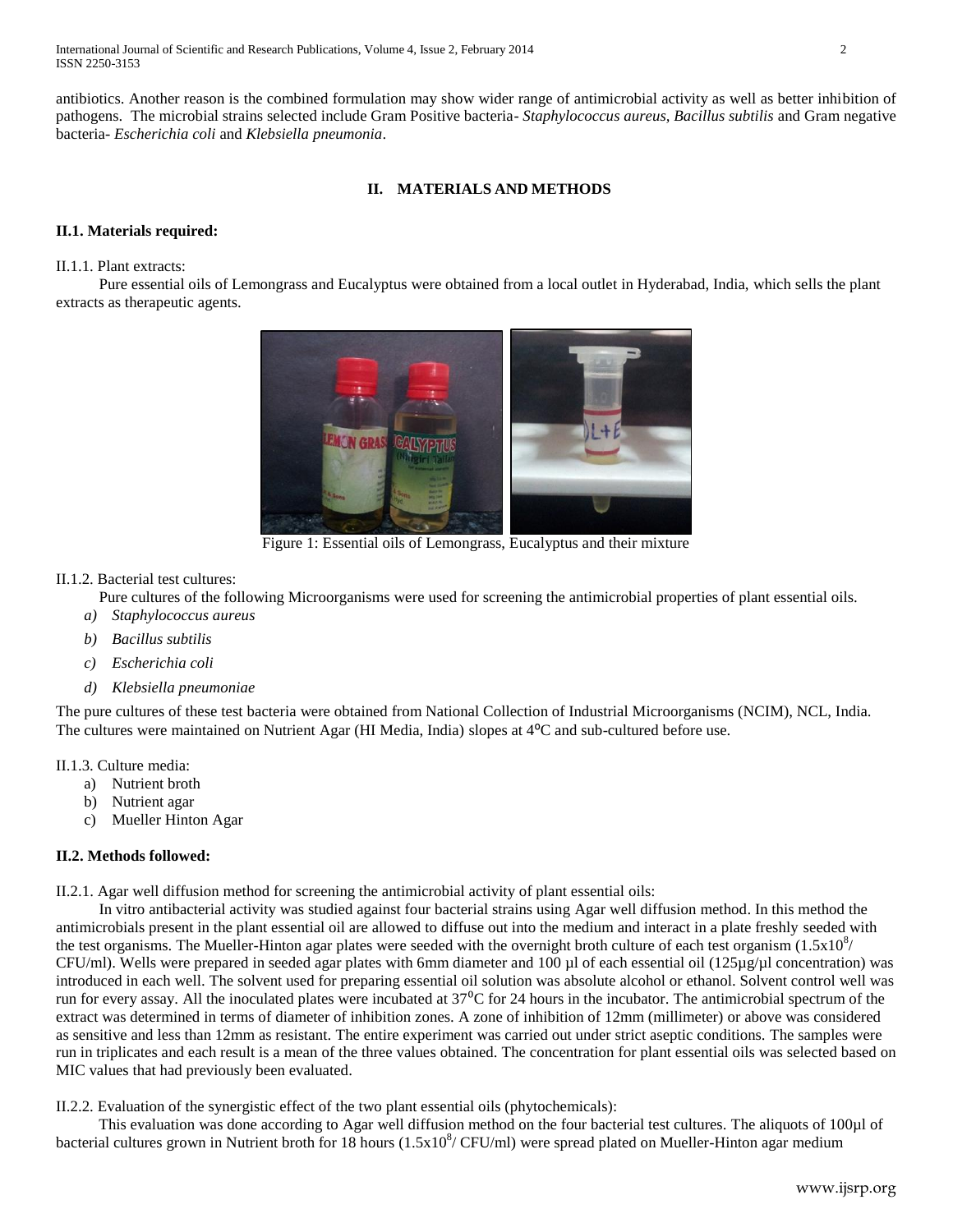supplemented with 100 $\mu$ l of both the plant essential oils together (50 $\mu$ l + 50 $\mu$ l with 125 $\mu$ g/ $\mu$ l concentration). The methodology followed was same as above.

## II.2.3. Broth assay method for determination of MIC:

 Minimum bactericidal concentrations of the extracts were determined by a broth assay using Nutrient broth. The aim of a broth assay is to determine the lowest concentration of the assayed antimicrobial agent (minimal inhibitory concentration, MIC) that, under defined test conditions, inhibits the visible growth of the bacterium being investigated. MIC values are used to determine susceptibilities of test cultures to bioactive compounds at lowest concentrations. Four bacterial samples [*K. pneumoniae*, *S. aureus*, *B. subtilis* and *E. coli*] were grown in Nutrient broth for 6 hours. Next,  $100 \mu$ L ( $10^6$  cells/mL) of each bacterial culture was inoculated in tubes with Nutrient broth supplemented with different concentrations of the phytochemicals in the ratio 1:2, 1:4, 1:8, 1:16, 1:32, 1:64, 1:128 and 1:256 respectively, which were prepared from stock solution (with 1 gm/ml concentration) through serial dilution using ethanol as diluent. A control was maintained for ethanol. After incubation at  $37^{\circ}$ C for 24 hours, the MIC of each sample was determined by looking for turbidity as a measure of the bacterial growth comparing the sample with the negative control which was non-inoculated Nutrient broth and the positive control which was Nutrient broth without any phytochemical.

## **III. RESULTS AND FINDINGS**

| Table 1. Results for Gram positive bacteria <i>shiph flococcus uni</i> cus and <i>Duchtus subtiti</i> s |                                      |                                      |                          |  |  |
|---------------------------------------------------------------------------------------------------------|--------------------------------------|--------------------------------------|--------------------------|--|--|
| S.No.                                                                                                   | Antimicrobial agent/essential<br>oil | Zone of inhibition (diameter in mm.) |                          |  |  |
|                                                                                                         |                                      | Staphylococcus aureus                | <b>Bacillus subtilis</b> |  |  |
|                                                                                                         | Lemon grass                          | 30                                   | 25                       |  |  |
|                                                                                                         | Eucalyptus                           | 20                                   | 22                       |  |  |
| 3.                                                                                                      | Lemon grass + Eucalyptus             | 20                                   | 30                       |  |  |

#### Table 1: Results for Gram positive bacteria-*Staphylococcus aureus* and *Bacillus subtilis*



Figure 2: Zones of inhibition in Gram positive bacteria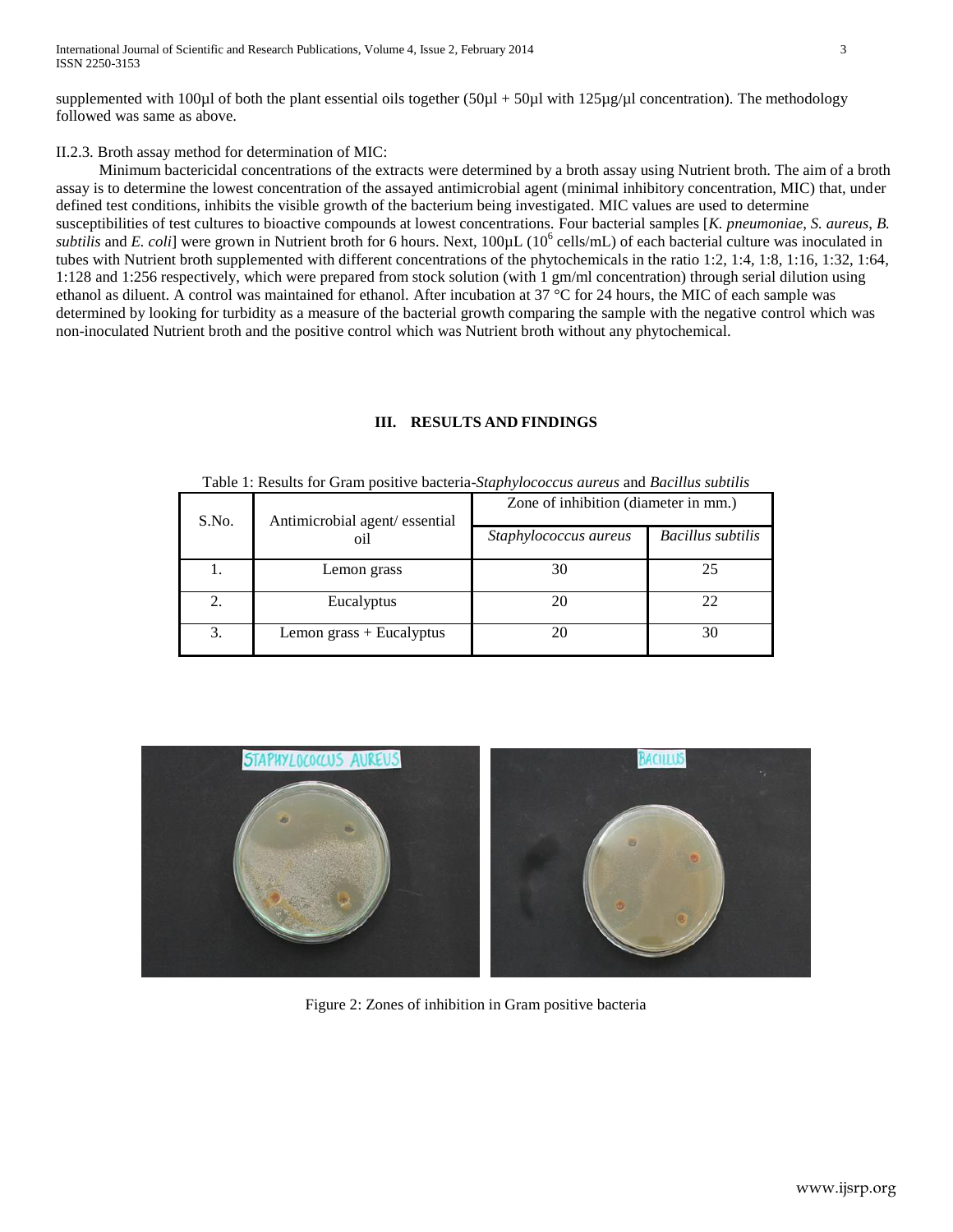| S.No. | Antimicrobial agent/essential<br>oil | Zone of inhibition (diameter in mm.) |                       |  |
|-------|--------------------------------------|--------------------------------------|-----------------------|--|
|       |                                      | E. coli                              | Klebsiella pneumoniae |  |
|       | Lemon grass                          | 25                                   | 25                    |  |
|       | Eucalyptus                           |                                      | 20                    |  |
| 3.    | Lemon grass + Eucalyptus             |                                      | 26                    |  |

Table 2: Results for Gram negative bacteria-*Escherishia coli* and *Klebsiella pneumonia*



Figure 3: Zones of inhibition in Gram negative bacteria



Figure 4: Comparison of antimicrobial activity of test oils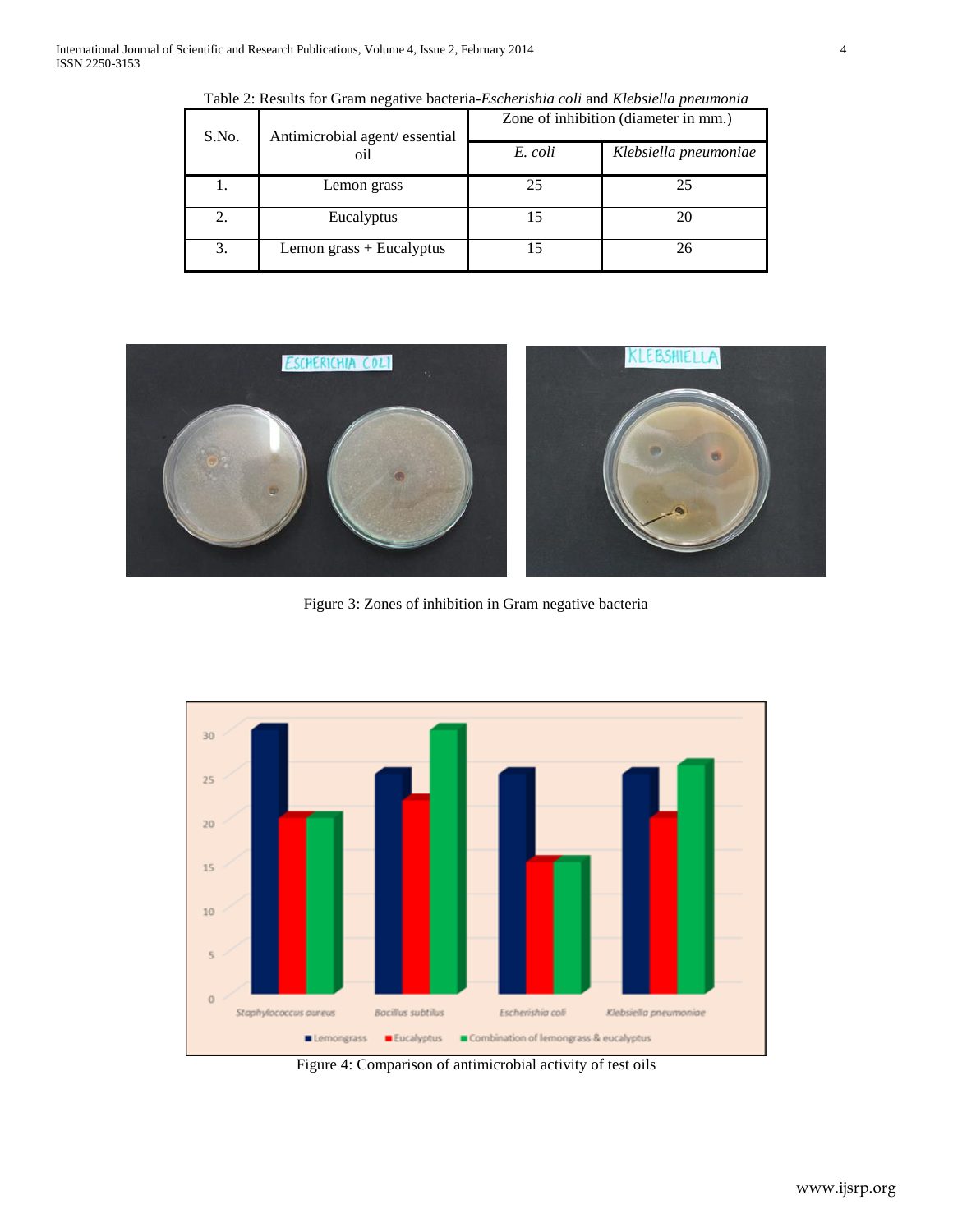| S.No.          | Dilutions of<br>Lemongrass<br>essential oil | Concentrations<br>of essential oil<br>(mg/ml) | ັ<br>Turbidity           |                             |         |                          |
|----------------|---------------------------------------------|-----------------------------------------------|--------------------------|-----------------------------|---------|--------------------------|
|                |                                             |                                               | Staphylococcus<br>aureus | <b>Bacillus</b><br>subtilis | E. coli | Klebsiella<br>pneumoniae |
| 1              | 1:2                                         | 500                                           |                          |                             |         |                          |
| 2              | 1:4                                         | 250                                           |                          |                             |         |                          |
| 3              | 1:8                                         | 125                                           |                          |                             |         |                          |
| $\overline{4}$ | 1:16                                        | 62.5                                          | $+$                      | $+$                         | $+$     | $+$                      |
| 5              | 1:32                                        | 31.25                                         | $+$                      | $+$                         | $+$     | $+$                      |
| 6              | 1:64                                        | 15.625                                        | $+$                      | $+$                         | $+$     |                          |
| 7              | 1:128                                       | 7.813                                         | $+$                      | $+$                         | $+$     | $+$                      |
| 8              | 1:256                                       | 3.906                                         | $+$                      | $^{+}$                      | $+$     | $^{+}$                   |

Table 3: MIC of Lemongrass

[+: Presence of turbidity indicating growth; - : Absence of turbidity indicating no growth]



Figure 5: Tube Dilution Assay of Lemongrass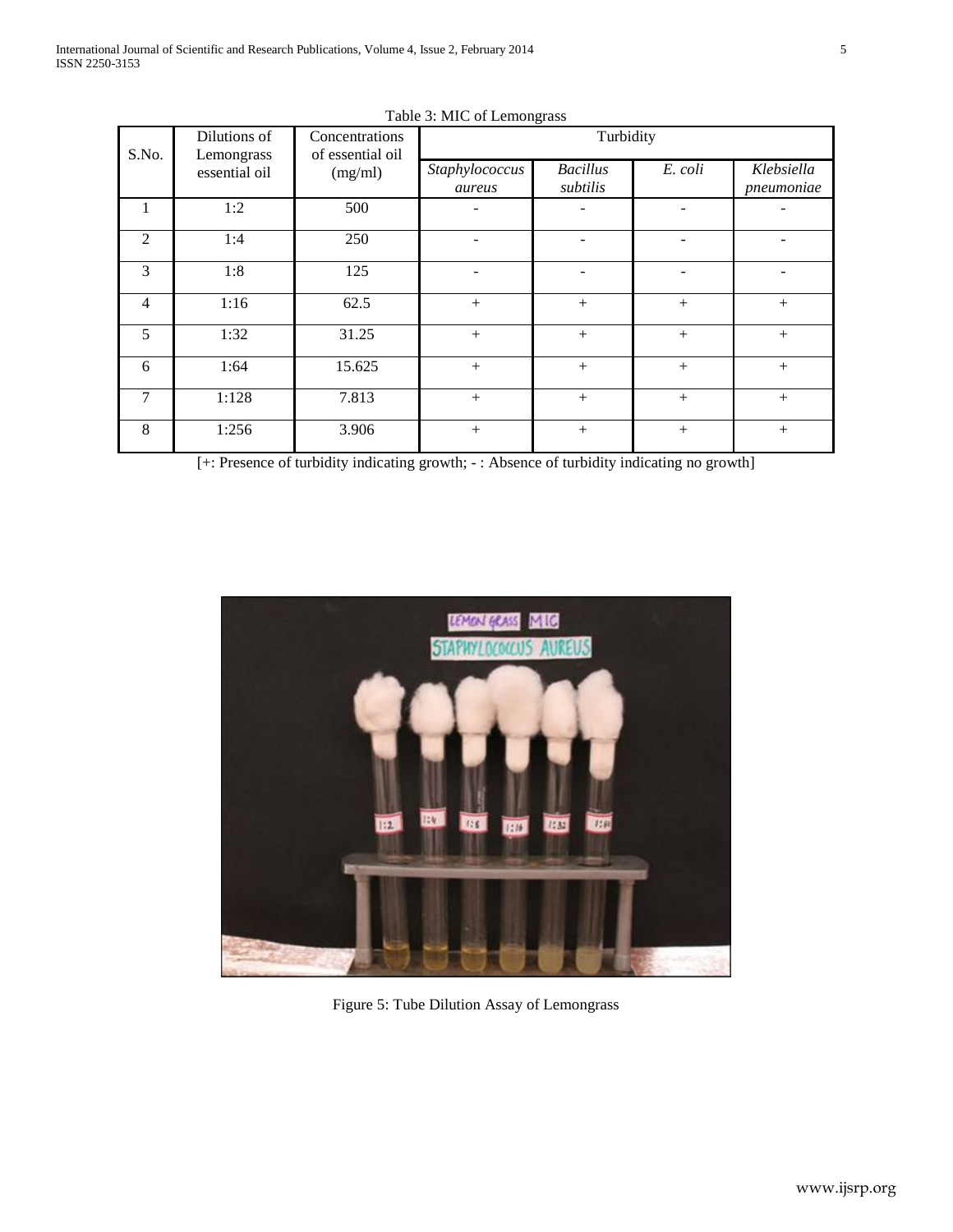| S.No.          | Dilutions of<br>Eucalyptus<br>essential oil | Concentrations<br>of essential oil<br>(mg/ml) | Turbidity                |                             |         |                          |
|----------------|---------------------------------------------|-----------------------------------------------|--------------------------|-----------------------------|---------|--------------------------|
|                |                                             |                                               | Staphylococcus<br>aureus | <b>Bacillus</b><br>subtilis | E. coli | Klebsiella<br>pneumoniae |
| 1              | 1:2                                         | 500                                           |                          |                             |         |                          |
| $\overline{2}$ | 1:4                                         | 250                                           |                          |                             |         |                          |
| 3              | 1:8                                         | 125                                           |                          |                             |         |                          |
| $\overline{4}$ | 1:16                                        | 62.5                                          | $+$                      | $+$                         | $+$     | $+$                      |
| 5              | 1:32                                        | 31.25                                         | $+$                      | $+$                         | $+$     | $+$                      |
| 6              | 1:64                                        | 15.625                                        | $+$                      | $+$                         | $+$     | $+$                      |
| 7              | 1:128                                       | 7.813                                         | $+$                      | $+$                         | $+$     | $+$                      |
| 8              | 1:256                                       | 3.906                                         |                          |                             | $+$     | $^{+}$                   |

Table 4: MIC of Eucalyptus

[+: Presence of turbidity indicating growth; - : Absence of turbidity indicating no growth]



Figure 5: Tube Dilution Assay of Eucalyptus

#### **IV. DISCUSSION**

 Among four bacterial strains tested, two were Gram positive bacteria namely, *Staphylococcus aureus* and *Bacillus subtilis* and two were Gram negative bacteria namely, *Escherishia coli* and *Klebsiella pneumoniae.* Gram positive and Gram negative bacteria show difference in their sensitivity towards antibiotics which are used as therapeutic agents .This difference is attributed to differences in their cell wall composition. Gram negative bacteria have thin layer of peptidoglycan and has outer membrane made up of lipoproteins and lipopolysaccharides. Gram positive cell wall has thick peptidoglycan layer and lacks outer membrane.

 The plants extracts used in the study namely, Lemongrass and Eucalyptus showed high inhibitory effect on both Gram positive and Gram negative bacteria. Lemongrass showed highest inhibition zones for all the test cultures, when tested by agar well diffusion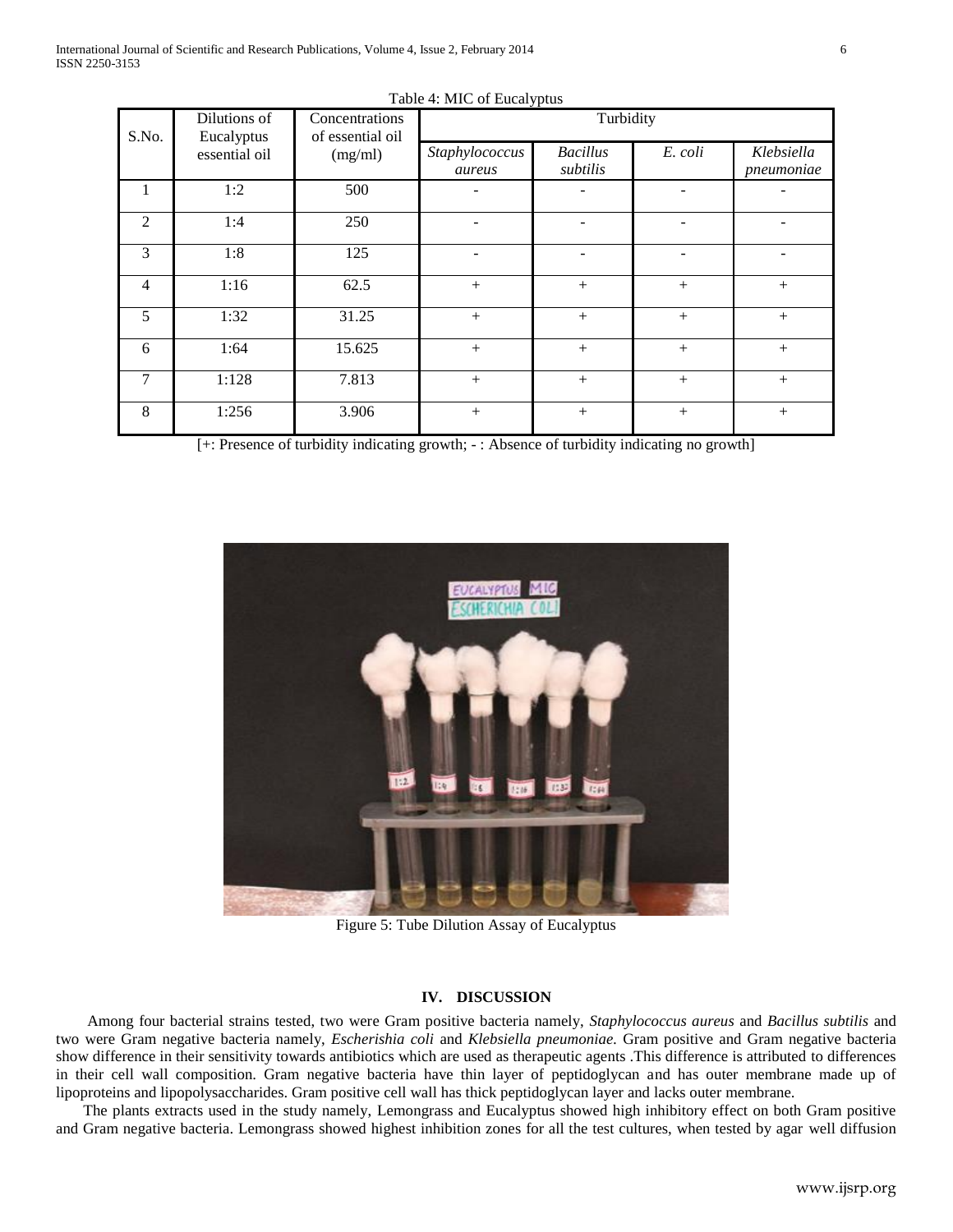assay (Kirby Bauer method). Both the herbal oils showed slightly higher inhibitory effect on growth of Gram positive bacteria and moderate effect on Gram negative bacteria. The combination of two oils in 1:1 ratio showed higher inhibitory activity against *Bacillus subtilis* and *Klebsiella pneumoniae* but did not have any beneficial inhibitory effect for *Staphylococcus aureus* and *E.coli.*

Gram positive and Gram negative test cultures were equally sensitive to both the oils individually as well as in combination and did not show difference because of the Gram character. Thus these oils may have its action on proteins, cell membranes or any other enzymatic processes.

 The MIC for Lemongrass and Eucalyptus oil for all the test cultures was found to be 125 mg/ml and below that it was not effective in inhibiting the growth of any of these cultures .The extracts were tested using ethanol as solvent. Ethanol at this concentration did not have any inhibitory effect when tested as control.

 The pathogens used like, *Staphylococcus aureus, E.coli, Klebsiella pneumonia* are the leading nosocomial infective agents. The routes of pathogen transmission are many and varied. Spread is by direct or indirect contact with animate or inanimate objects, and may be horizontal or vertical (ref. [7]).

 Wide scale use of antibiotic led to microbial drug resistance, an adaptive response in which microorganisms are able to tolerate any amount of drug that would ordinarily be inhibitory (ref. [8]). Therefore, the use of essential oils from plants seems to be the practical alternative or a supportive treatment process. The combined therapy may become useful in blocking the ways of microbes to develop resistance to antimicrobial agents.

#### **V. CONCLUSION**

Our study of in vitro testing of antimicrobial activity indicates promising results for the use of Lemongrass, Eucalyptus  $\&$ Lemongrass and Eucalyptus as combined oil preparation as therapeutic agents against *Staphylococcus aureus, E.coli, Klebsiella pneumonia and Bacillus subtilis.* 

#### **VI. ACKNOWLEDGMENT**

 B.Sai Kruthi, K.Srikari and P.Sai Priya are thankful to Dr.Sneha Gogte, HOD and Ms.Ch.Jyothi, Lecturer, Department of Microbiology, St. Ann's college for women, Hyderabad, India, for giving an opportunity to work under their inspiring guidance at the undergraduate level.

We are extremely thankful to the principal, Dr.(Sr.)K.Anthony Mary and the management, St. Ann's college for women, Hyderabad, India, for their constant encouragement and for providing us with the required facilities.

#### **VII. REFERENCES**

- [1] Alam K, Agua T. Preliminary screening of seaweeds, sea grass and lemongrass oil from Papua New Guinea for antimicrobial and antifungal activity. J. Pharmacogn.
- [2] A.A, M.H. and Karim. Food Technology Division, School of Industrial Technology, University Sains Malaysia, 11800 Penang, Malaysia. Antibacterial Activity of Modified Sago Starch –Alginate Based Edible Film Incorporated with Lemongrass (Cymbopogon citratus) Oil. J. International Food Research Journal (2008).
- [3] A.Fazilah, M.Maizura. Antibacterial Activity and Mechanical Properties of Partially Hydrolysed Sago Starch-Alginate Edible Film Containing Lemongrass Oil. J.Food Chemistry and Toxicology.
- [4] Bhoj Raj Singh, N.Ebibeni. ICAR Research Complex for NEH Region, Jharnapani, Nagaland, India. NRC on Mithun, Jharnapani, Nagaland, India. Antimicrobial activity of lemon grass (Cymbopogon citratus) oil against microbes of environmental, clinical and food origin. J.International Research Journal. (2011).
- [5] Dzenita Softic, Tamara Bosnic. Institute for Quality Control of Medicines, Sarajevo, Bosnia and Herzegovina. Antimicrobial Activity of Some Essential Oils and Major Constituents of Essential Oils. J. Acta Medica Academica (Basic Sciences) (2006).
- [6] Goldy Saxena and Neerja Gupta. A.N.D.N.N.M. College, Harsh Nagar, Kanpur (U.P), India. A Comparative Study of Antimicrobial Activity of Five Essential Oils & Antibiotics Aganist Pathogenic Stains. J. Asian Journal of Biochemical and Pharmaceutical.
- [7] Kathleen Talaro, Arthur Talaro. Foundations of Microbiology. Wm.C Brown Publications, 1993. Pg. no. 333.
- [8] Kenneth.J.Ryan, George Ray. Sherris Medical Microbiology. Mc Graw Hill Publications, 2010. Pg. no. 305.
- [9] Mahendra Rai and Sunita Bansod. Department of Biotechnology, Amravati University, Amravati-444107 India. Antifungal Activity of Essential Oils from India Medicinal Plants against Human Pathogenic Aspergillus fumigates and A. Niger. J. World Journal of Medical Sciences (2008).
- [10] Monica Cheesbrough. Medical laboratory manual for Tropical countries Volume II: Microbiology. ELBS Publications, 1984.
- [11] M.Arputha bibiana, P.Selvamani, S.Latha. Department of Pharmaceutical Technology, Anna University of Technology, Tiruchirappalli, Tamilnadu. In-Vitro antimicrobial evaluation of extracts, oil and fractionated geraniol of Cymbopogon citratus-an aromatic grass. J.International Journal of Environmental Sciences. (2012).
- [12] P.Siripermpool and S.Chamdit. Department of Microbiology, Faculty of Science, Burapha University, Chon Buri, Thailand. Antimicrobial Effect of Clove and Lemongrass Oils against Staphylococcus. J. Mahidol University Journal of Pharmaceutical Sciences (2012).